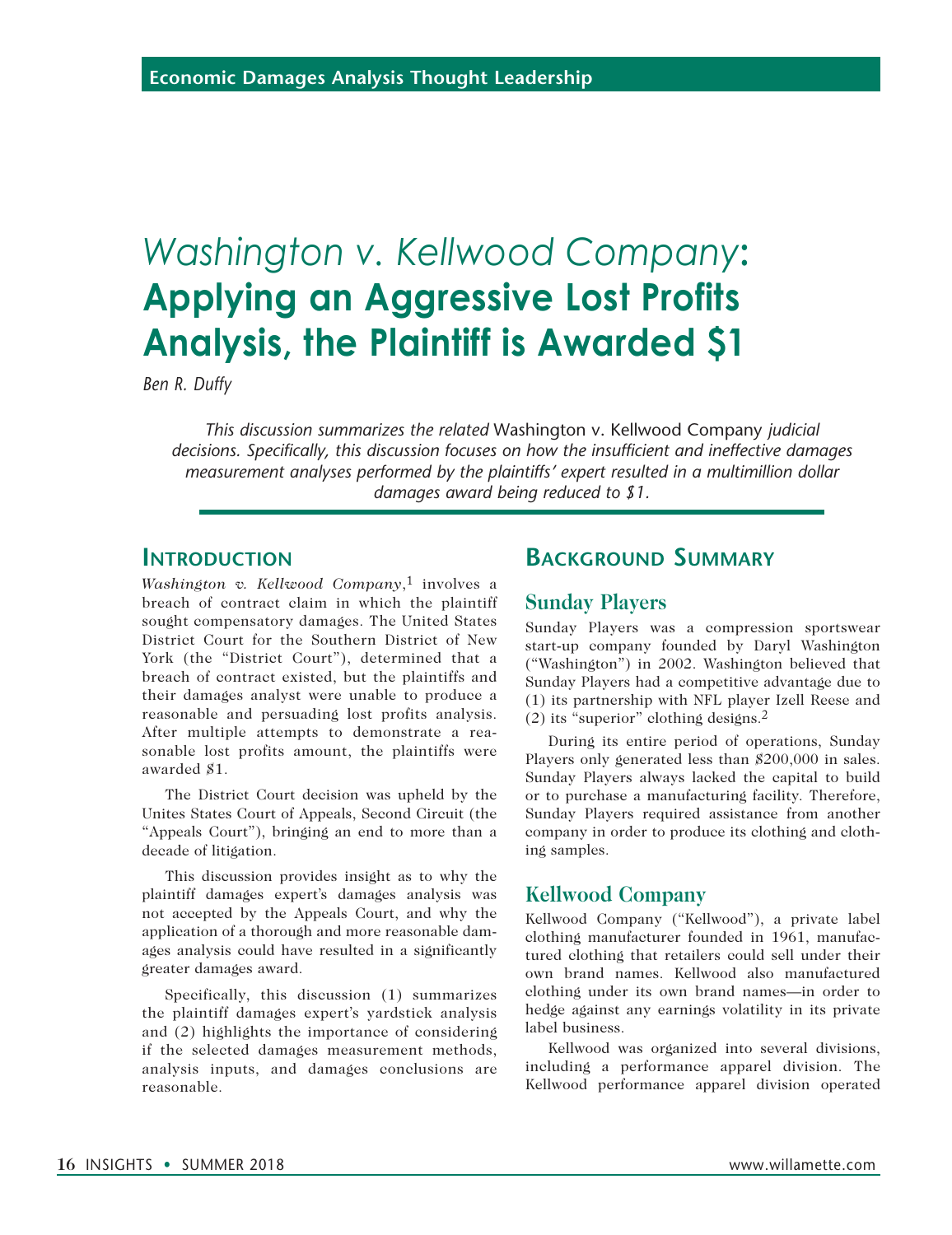within the company's intimate apparel division. This organization structure was selected because the process of manufacturing compression wear is similar to the process of manufacturing female undergarments.

### **Terms of the Agreement**

Sunday Players originally approached Kellwood. Kellwood had the manufacturing capacity and the capital to allow the Sunday Players brand to grow.

Initially, Kellwood had the intention to acquire Sunday Players. However, Washington was unwilling to sell the company outright. Instead, the parties agreed to an exclusive three-year license. The license included a three-year renewal option, exercisable only by Kellwood.

The license agreement entitled Kellwood the exclusive right to produce, manufacture, advertise, promote, import, distribute, and sell the Sunday Players brand. Kellwood agreed to spend 3 percent of the revenue generated from the sale of Sunday Players branded apparel on marketing the brand.

The license agreement included a carve-out, offering Washington the right to market the Sunday Players brand directly to universities, schools, and approved independent retailers and e-commerce platforms.

The license agreement also offered Washington 5 percent of all net sales derived from the Kellwood sale of Sunday Players branded apparel. But, the license did not guarantee a minimum payment. However, the license provided for Washington to receive an annual inventory of sample clothing, not to exceed \$25,000.

The license agreement did not offer an early termination right to either party. And, the license required Sunday Players/Washington to give written notice if the opposite party was suspected of breaching the license.

# **Marketing Efforts**

Kellwood made a strategic decision to postpone the marketing of Sunday Players products directly to consumers and sports teams until the Sunday Players merchandise was available in retail stores. Kellwood unsuccessfully attempted to sell Sunday Players merchandise to May Company, Olympia Sports, Modell's, Marshall Field, and other retail stores.

The Sunday Players marketing director, prior to the Kellwood license, took a different approach to marketing the brand. This executive believed that Sunday Players should use both a "top-down" approach and a "bottom-up" approach.



The top-down approach focused on endorsements and television exposure in order to bring the Sunday Players brand to the attention of young athletes. The bottom-up approach focused on Sunday Players sponsoring local sports teams and marketing directly through social media platforms.

Between November 2003 and April 2005, the Sunday Players sales representatives sold less than  $$150,000$  of merchandise.<sup>3</sup>

During August 2003, the Kellwood performance division executive met with an MTV marketing executive to discuss a potential marketing deal for Sunday Players. The MTV marketing executive entertained the idea of placing Sunday Players products on MTV television programs and advertisements. However, the deal was contingent on Sunday Players selling \$500,000 worth of performance apparel prior to receiving the advertising space.

In March 2004, Kellwood and MTV came to preliminary terms on a sublicense agreement. MTV agreed to produce and air a commercial for Sunday Players for a \$50,000 fee, contingent on Kellwood selling \$500,000 of Sunday Players merchandise. However, against the urging of Washington and MTV, Kellwood did not sign the sublicense agreement with MTV.

# **Breach of Contract**

During March of 2005, Kellwood terminated the exclusive license agreement with Sunday Players after selling \$0 in merchandise. Kellwood had also failed to market directly to consumers during the duration of the license agreement.

Washington filed a lawsuit and claimed lost profits and lost business value due to the Kellwood breach of the license contract. Washington claimed that the Kellwood early termination "destroyed the brand," ultimately putting Sunday Players out of business.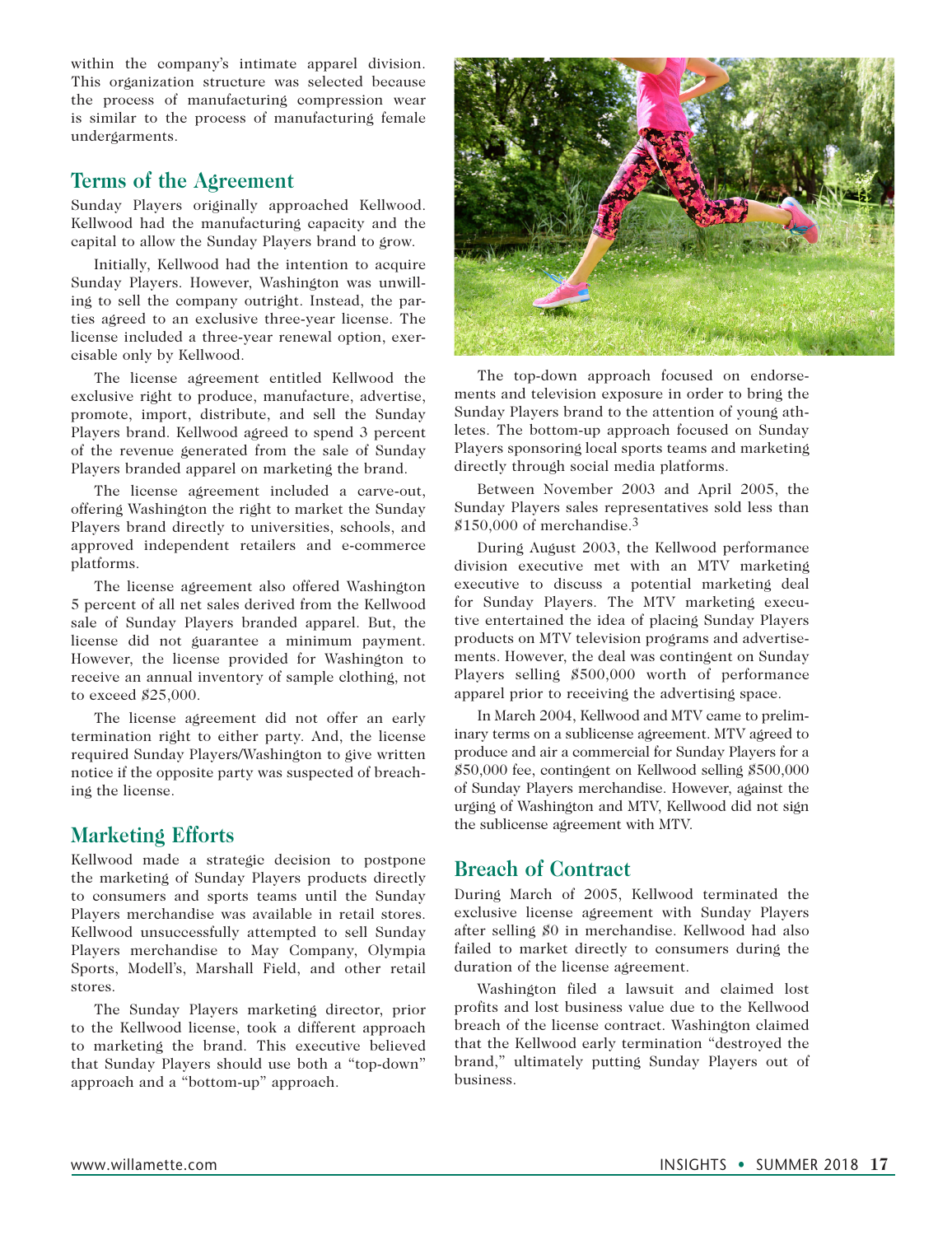Washington submitted a letter to Kellwood, protesting the early termination and mentioning the absence of a termination provision in the licensing agreement. Washington also protested that Kellwood did not put forth a reasonable effort to market the Sunday Players brand effectively, by failing to (1) sign a contract with MTV, (2) buy advertising, or (3) sell to stores.

Kellwood did not respond to the letter submitted by Washington.4

# **Damages Measurement Analysis**

#### **Attempt at Recovering Lost Profits**

Washington hired a forensic analyst to measure the economic damages associated with the Kellwood early contract termination and inadequate marketing attempts of the Sunday Players brand.

The Sunday Player forensic analyst constructed a lost profits and a lost business value damages analysis—by applying the yardstick method of damages measurement.

#### **The Yardstick Method**

One objective of an economic damages analysis is to measure the amount of lost profits related to the damages event from the current (analysis) date through the expected end of the damages period.

The yardstick method measures economic damages on the basis that the damaged company's projection is an independent variable, or a "yardstick." An independent variable is typically one that is easier to project than company projections (e.g., a widely accepted statistic or index).

In this case, the Sunday Players damages analyst relied on the historical sales performance of Under Armour, a market leader in the compression sportswear industry, as the "yardstick" in the damages analysis.

The damages analyst considered the following factors when evaluating the comparability of Under Armour and Sunday Players:5

- **n** Manufacturing capability
- $\blacksquare$  Retail distribution
- **n** Business strategies
- $\blacksquare$  Brand philosophy

The damages analyst concluded that the previously discussed television contract with MTV would have been comparable to the Under Armour television contract with ESPN. And, the Sunday Player contract should lead to a similar earnings growth trajectory.

The damages analyst concluded that the Sunday Players 2005 through 2007 revenue growth corresponded with the Under Armour 2002 through 2004 revenue growth. However, the damages analyst claimed that there were differences between Under Armour and Sunday Players that support an adjustment to the Under Armour revenue to better reflect the specific circumstances and risks associated with Sunday Players. These differences include (1) the Under Armour market dominance and (2) the increasing competition from other sportswear brands.

Based on these factors, the plaintiff damages analyst reduced the 2002 through 2004 Under Armour revenue by 50 percent. Therefore, the projected Sunday Players—or Kellwood—sales of Sunday Players merchandise for 2005 through 2007 was estimated to be \$82,000,000.

The damages associated with royalties that were lost during this period were measured at:

- 1. \$213,000 for the period between the inception of the contract and the Kellwood early termination and
- 2. \$3,570,000 from termination through the end of the contract term.

The damages analyst also calculated that Sunday Players had lost \$532,500 in brand value as of March 2005. The brand value damages measurement relied on the assumption of Sunday Players achieving 50 percent of the sales of Under Armour.

#### **Initial Decision**

In the initial District Court proceedings, "[t]he jury returned a verdict in favor of Washington, stating that Kellwood breached contract, and awarded Sunday Players with \$250,000 in lost profits between November 14, 2003, and March 14, 2005; \$4,100,000 in lost profits between March 14, 2005, and January 31, 2007; and, alternatively, \$500,000 in lost market value as of March 14, 2005."6

However, Kellwood put forth a post-trial challenge to the amount of damages awarded by the jury. The challenge was made in the District Court, but with a different judge presiding than the judge in the initial jury trial.

Kellwood filed a motion under Federal Rule 50(a), which states, "if a party has been fully heard on an issue during a jury trial and the court finds that a reasonable jury would not have a legally sufficient evidentiary basis to find for the party on that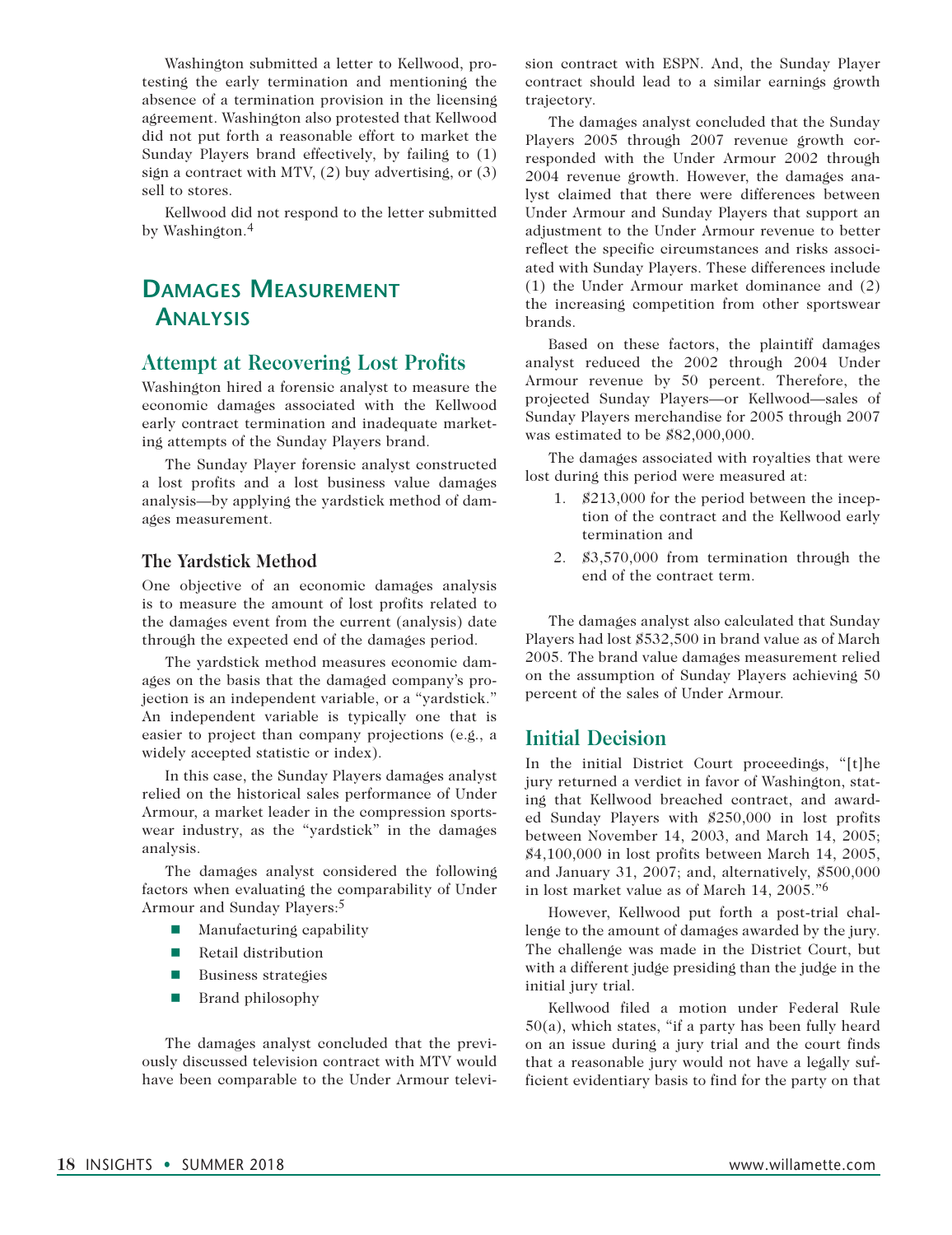issue, the court may . . . resolve the issue against the party."

According to Kellwood, the application of Rule 50(a) was justified for the following reasons:

- 1. First, that Sunday Players had not proven that Kellwood breached any contractual obligation. And, second, that "the license agreement's language is explicit and unambiguous that…Kellwood shall spend 3 percent of gross sales" on marketing, and Kellwood met that obligation.<sup>7</sup>
- 2. Sunday Players and its damages analyst had not provided a reasonable basis for the assumption that Sunday Players would be able to achieve 50 percent of the revenue of Under Armour, if reasonable marketing efforts had been made by Kellwood.

The District Court accepted the Rule 50(b) motion. Rule 50(b) states the following:

If the court does not grant a motion for judgment as a matter of law made under Rule  $50(a)$ , the court is considered to have submitted the action to the jury subject to the court's later deciding the legal questions raised by the motion. No later than 28 days after the entry of judgment—or if the motion addresses a jury issue not decided by a verdict, no later than 28 days after the jury was discharged—the movant may file a renewed motion for judgment as a matter of law and may include an alternative or joint request for a new trial under Rule 59. In ruling on the renewed motion, the court may:

- 1. allow judgment on the verdict, if the jury returned a verdict;
- 2. order a new trial; or
- 3. direct the entry of judgment as a matter of law.

The District Court (1) rejected the analyst's damages analysis and (2) determined that the award for lost profits should be set aside due to a lack of reasonable and convincing evidence of lost profits. Initially, the District Court ordered a retrial, within the District Court, but with a new jury that had not been exposed to the previous expert testimony.

The District Court referenced *Ashland Management v Janien*, which states that "The law does not require that it [damages] be determined with mathematical precision. It requires only that damages be capable of measurement based upon known reliable factors without undue speculation."8

In addition, the District Court cited *Freund v. Washington Sq. Press, Inc.*, which states that a plaintiff should provide a "stable foundation for a reasonable [lost profits] estimate" or the claim "fails for uncertainty."<sup>9</sup>

The District Court pointed out that Sunday Players did not have (1) a record of profitability or (2) a reasonable basis to justify the existence of lost profits.

Sunday Players was a start-up business, lacking capital, brand recognition, and sales contracts. Sunday Players sought the license agreement with Kellwood in hopes that Kellwood would be able to (1) provide capital, (2) grow the Sunday Players brand, and (3) manufacture its clothing.

Although Sunday Players believed that the Kellwood license agreement would allow the Sunday Players brand to grow and succeed, the District Court found that the Sunday Players arguments for lost profits lacked support due to the company's lack of sales history.

However, Washington disputed that Sunday Players was not a "new business." Therefore, Sunday Players claimed that the District Court should consider the financial history and age of Kellwood when analyzing lost profits associated with the breach of contract.10

An additional argument against applying the Kellwood historical sales figures to those of Sunday Players was that Kellwood did not have a record of selling branded compression wear. Although Kellwood had manufactured private label compression apparel in the past, Kellwood did not have experience selling branded compression wear to retailers. Therefore, the District Court concluded that it was not reasonable to compare the Kellwood experience in selling private label compression clothing to the hypothetical success of Sunday Players clothing.

Since Sunday Players lacked sales history, lost profits could only be proven by comparing Sunday Players to a similar business with a sales record and obtainable financial data. Therefore, Sunday Players was limited to comparing itself with a public company. However, the majority of similar public companies were significantly larger than Sunday Players.

The District Court decided that the following were the important issues with the Sunday Players damages analyst selection of Under Armour as a comparable company.11

1. Lack of Causation: Sunday Players failed to prove that the marketing strategy of Under Armour would have been successful for Sunday Players.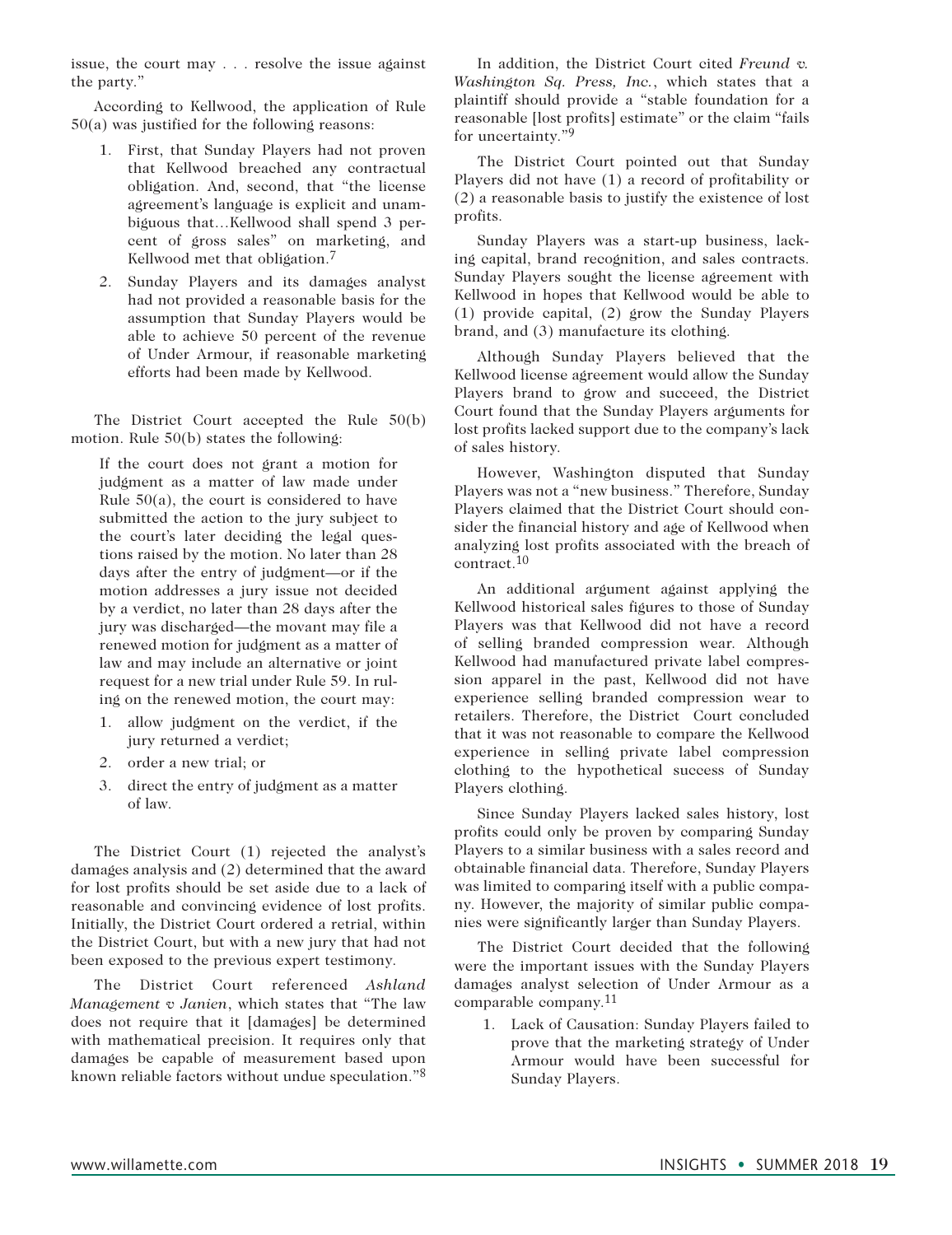- 2. Lack of Comparability: The sales history of Under Armour could not be used as a proxy to estimate the level of sales Sunday Players would have achieved because the companies vary significantly.
- 3. Lack of Understanding: There was not a common understanding between Washington and Kellwood that Sunday Players could have obtained 50 percent of the Under Armour revenue at the time the contract initiated.

While the facts of the case and certain information presented by Sunday Players supports the argument that the Kellwood breach of the license agreement was harmful, the District Court did not accept the Sunday Players claims for lost profits.

For the reasons discussed above, the jury's damages award was vacated, and a new damages trial was ordered in the District Court.

The District Court determined that at the subsequent trial, Sunday Players would not be permitted to apply the testimony of its damages analyst, under Federal Rules of Evidence 403. This was because the damages analyst's measurement presented a danger of "unfair prejudice" and "misleading the jury."12,13

The District Court determined that the jury at the subsequent trial was to be instructed on nominal damages, in the instance that Sunday Players cannot provide reasonable evidence for its lost profits claim.

# **Reattempt at Recovering Lost PROFITS**

Before proceeding with a retrial, the District Court required that Sunday Players present enough nonspeculative evidence to warrant a retrial. This presented a second opportunity for Sunday Players to prove a realistic and supportable damages amount, since it was determined that Kellwood had in fact breached the license agreement.

### **Additional Evidence**

After the District Court dismissal of the initial damages analysis, with measured damages of \$4.35 million, Sunday Players increased its damages claim to a range of \$5 million to \$140 million.

Additional evidence that Sunday Players attempted to admit to the retrial included the following:

- 1. Profit projections produced by Kellwood
- 2. The Sunday Players business plan
- 3. MTV's projections and an MTV retail marketing executive's testimony
- 4. Washington's testimony
- 5. Sunday Players co-owners' testimony
- 6. The Sunday Players previous marketing strategist's testimony

The Kellwood profit projections and the Sunday Players business plan were not admitted as new evidence. This was because (1) both documents were available during the initial trial and (2) Sunday Players had the opportunity to present the documents as evidence at that time.

"Federal Rule of Civil Procedure 59(e) and Local Civil Rule 6.3 govern motions for reconsideration, and these rules are intended to ensure the finality of decisions and to prevent the practice of a losing party examining a decision and then plugging the gaps of a losing motion."14

The District Court considered the MTV projections to be solely hearsay. Since the MTV retail marketing executive did not perform the projections, could not produce the projections, and could not speak on behalf of MTV, the MTV projections were not admitted as evidence.

Washington's testimony as an experienced accountant was also not admitted. This is because the testimony was not admissible under Rule 701. Federal Rules of Evidence 701 only allows lay opinion testimony when it is "not based on scientific, technical, or specialized knowledge."

The testimonies of Curley Kelly, Izell Reese, and Christopher Plumlee were not admitted for the same reason as Washington's testimony, under Federal Rules of Evidence 701.

Sunday Players also attempted to reopen discovery and hire a new damages analyst. However, the District Court denied this request on the grounds that Sunday Players had intentionally and strategically relied on a single analyst in the first trial. And, that damages analyst had "engaged the jury in a flight of fancy that resulted in a multimillion dollar lost profits verdict for a company that sold less than  $$200,000$  of merchandise in its entire history."<sup>15</sup>

### **Final District Court Ruling**

The District Court determined that a retrial would be an exhaustive and unproductive use of the resources of the trial court and that it was unnecessary to proceed with a retrial.

The District Court stated that "Litigation is not an interative process." Therefore, the plaintiff's motion for a retrial was denied and the District Court offered the plaintiff a nominal award of \$1.16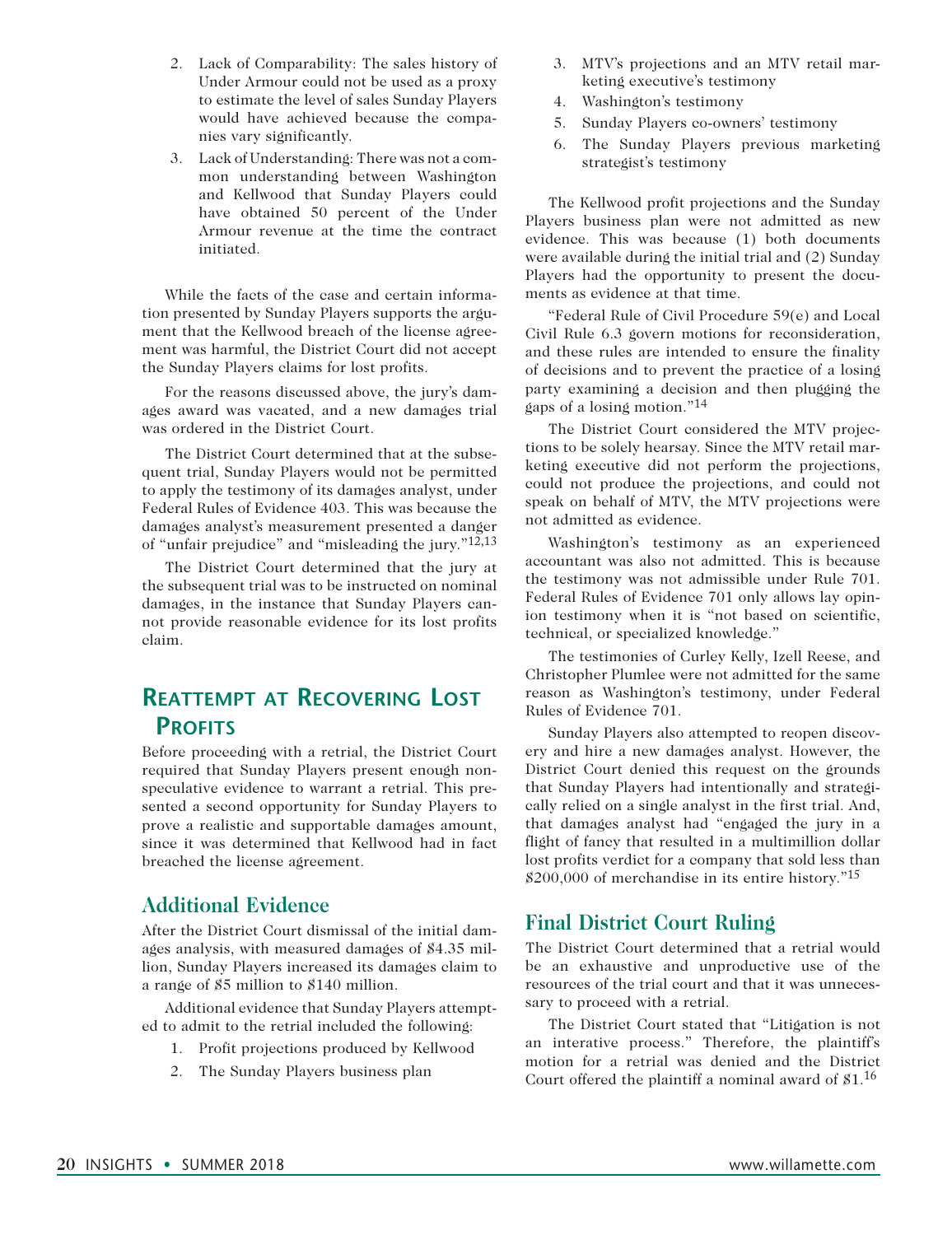The District Court referenced *Parrish v. Sollecito*  in stating that a reconsideration motion is not "a vehicle for a party dissatisfied with the court's ruling to advance new theories that the movant failed to advance in connection with the underlying motion, nor to secure a rehearing on the merits with regard to issues already decided."

Instead a "motion for reconsideration should be granted only when the defendant identifies an intervening change of controlling law, the availability of new evidence, or the need to correct a clear error or prevent manifest injustice."17

### **Appeals Court Decision**

Washington appealed the District Court decisions to (1) exclude the damages measurement methodologies employed by the Sunday Players damages analyst, (2) deny the motion for a new trial on damages, and (3) award nominal damages in the amount of \$1.

However, the Appeals Court upheld each of the District Court decisions.18

The Appeals Court affirmed the District Court opinion regarding the shortcomings of the plaintiff's expert's lost future profits analysis. The Appeals Court affirmed that "a new venture whose profits are 'purely hypothetical' and that would require 'untested' sales to 'hypothetical' consumers does not support a damages award."19

The Appeals Court determined (1) that the District Court was correct to opine that Under Armour was not a reasonable "comparator" and (2) that the damages analysis based on this comparator was so unfounded that it failed to establish any legal basis for awarding lost-profits damages.

The Appeals Court also determined that the District Court was correct to opine that the lost business value analysis provided by the plaintiff's damages analyst failed under the same premise as the lost future profits damages analysis. That is, both the lost business value damages analysis and the lost future profits analysis relied on Under Armour revenue as a "yardstick" comparison.

# **Practical Considerations**

This case provides important lessons both for economic damages analysts and for litigation attorneys.

This case illustrates the importance of (1) selecting a reasonably comparable "yardstick" comparator in a yardstick analysis, (2) selecting reasonable economic damages measurement methods, and (3) considering the reasonableness of the overall damages conclusion.

In order to produce a supportable yardstick analysis, the damages analyst should carefully select the "yardstick." In this case, the yardstick applied by the Sunday Players damages analyst was not determined to be a reasonable basis for measuring lost profits.

When the subject company is a start-up, with no history of generating material revenue, a large publicly traded company is not likely to be a reasonable yardstick comparator. A damages analyst should consider if a guideline company would be reasonable for comparison in a business valuation analysis before relying on it as a comparable in a yardstick damages analysis.

The assumption that Sunday Players, having lacked sales history, could have achieved even half of the success that Under Armour had displayed was unsupportable.

In the instance that a reasonable yardstick cannot be determined for a lost profits measurement analysis, then the analyst may consider other damages measurement methods. Even if the analyst believes that the yardstick analysis is fair and reasonable, support provided by the application and consideration of multiple lost profit measurement methods may improve the damages analysis.

In the case of Sunday Players, the damages analyst may have reached a more reasonable damages conclusion by applying the "but for" method, or a lost profits method that incorporated projections available at the time the damages occurred.

In fact, in desperation, the plaintiffs attempted to introduce draft budgets for Sunday Players for consideration by the Appeals Court. This effort was rejected by the Appeals Court because Sunday Players had not established a foundation for introducing the new evidence. Had the damages analyst relied on the "but for" method and the more reasonable projections in the initial proceedings, the District Court may not have overturned the jury's initial damages award.

This lesson is valuable not only to damages analysts, but also to litigation counsel. Litigation counsel should work closely with damages analysts to ensure that the measurement methods being applied are reasonable, and that the damages analyst has all necessary information to conduct a supportable analysis. In the case of Sunday Players, both the damages analyst and the litigation counsel should have realized the absurdity of applying the yardstick method in the manner they did.

The damages analyst should have requested and considered any available projections when deciding what damages measurement methods to apply. Likewise, the litigation counsel should have ensured